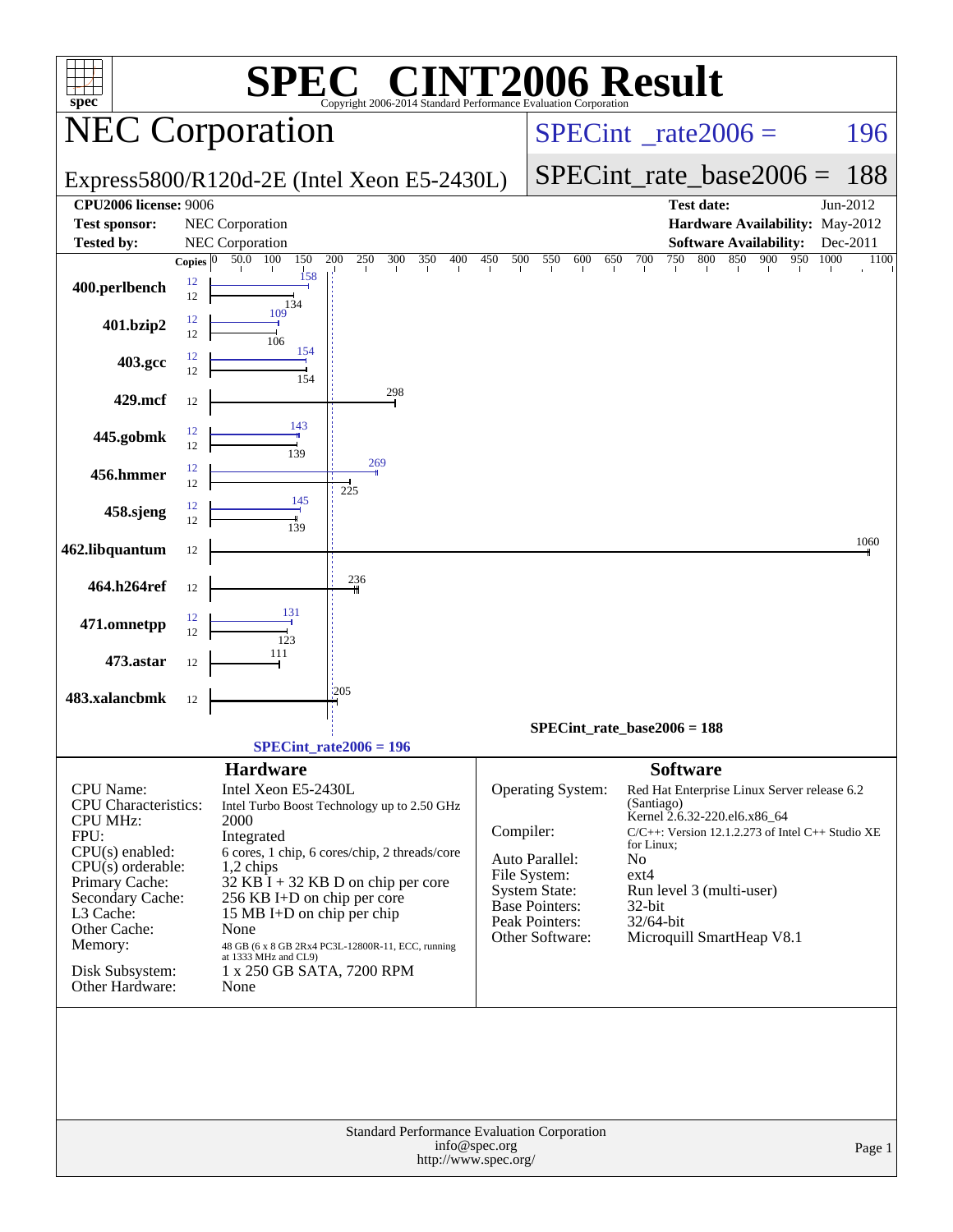

## NEC Corporation

SPECint rate $2006 = 196$ 

#### Express5800/R120d-2E (Intel Xeon E5-2430L)

[SPECint\\_rate\\_base2006 =](http://www.spec.org/auto/cpu2006/Docs/result-fields.html#SPECintratebase2006) 188

**[CPU2006 license:](http://www.spec.org/auto/cpu2006/Docs/result-fields.html#CPU2006license)** 9006 **[Test date:](http://www.spec.org/auto/cpu2006/Docs/result-fields.html#Testdate)** Jun-2012 **[Test sponsor:](http://www.spec.org/auto/cpu2006/Docs/result-fields.html#Testsponsor)** NEC Corporation **[Hardware Availability:](http://www.spec.org/auto/cpu2006/Docs/result-fields.html#HardwareAvailability)** May-2012 **[Tested by:](http://www.spec.org/auto/cpu2006/Docs/result-fields.html#Testedby)** NEC Corporation **[Software Availability:](http://www.spec.org/auto/cpu2006/Docs/result-fields.html#SoftwareAvailability)** Dec-2011

#### **[Results Table](http://www.spec.org/auto/cpu2006/Docs/result-fields.html#ResultsTable)**

|                                                                                                          | <b>Base</b>   |                |              |                |            |                |                  | <b>Peak</b>   |                |              |                |              |                |              |
|----------------------------------------------------------------------------------------------------------|---------------|----------------|--------------|----------------|------------|----------------|------------------|---------------|----------------|--------------|----------------|--------------|----------------|--------------|
| <b>Benchmark</b>                                                                                         | <b>Copies</b> | <b>Seconds</b> | <b>Ratio</b> | <b>Seconds</b> | Ratio      | <b>Seconds</b> | Ratio            | <b>Copies</b> | <b>Seconds</b> | <b>Ratio</b> | <b>Seconds</b> | <b>Ratio</b> | <b>Seconds</b> | <b>Ratio</b> |
| 400.perlbench                                                                                            | 12            | 874            | 134          | 877            | 134        | 875            | <b>134</b>       | 12            | 741            | 158          | 742            | 158          | 741            | 158          |
| 401.bzip2                                                                                                | 12            | 1095           | 106          | 1096           | 106        | 1090           | 106              | 12            | 1063           | 109          | 1058           | 109          | 1054           | 110          |
| $403.\mathrm{gcc}$                                                                                       | 12            | 622            | 155          | 628            | 154        | 627            | 154              | 12            | 627            | 154          | 628            | 154          | 630            | 153          |
| $429$ .mcf                                                                                               | 12            | 368            | 298          | 366            | 299        | 367            | 298              | 12            | 368            | 298          | 366            | 299          | 367            | 298          |
| $445$ .gobm $k$                                                                                          | 12            | 903            | 139          | 906            | 139        | 904            | 139              | 12            | 882            | 143          | 906            | 139          | 882            | 143          |
| 456.hmmer                                                                                                | 12            | 499            | 224          | 498            | 225        | 498            | 225              | 12            | 415            | 270          | 420            | 267          | 416            | <u>269</u>   |
| $458$ .sjeng                                                                                             | 12            | 1065           | 136          | 1043           | 139        | 1043           | 139 <sub>l</sub> | 12            | 1002           | 145          | 1002           | 145          | 1002           | 145          |
| 462.libquantum                                                                                           | 12            | 234            | 1060         | 235            | 1060       | 235            | 1060             | 12            | 234            | 1060         | 235            | 1060         | 235            | 1060         |
| 464.h264ref                                                                                              | 12            | 1114           | 238          | 1144           | 232        | 1123           | 236              | 12            | 1114           | 238          | 1144           | 232          | 1123           | 236          |
| 471.omnetpp                                                                                              | 12            | 609            | 123          | 608            | 123        | 610            | 123              | 12            | 574            | 131          | 577            | 130          | 569            | 132          |
| $473.$ astar                                                                                             | 12            | 762            | 111          | 758            | 111        | 761            | 111              | 12            | 762            | 111          | 758            | 111          | 761            | <u>111</u>   |
| 483.xalancbmk                                                                                            | 12            | 404            | 205          | 405            | <b>204</b> | 405            | <b>205</b>       | 12            | 404            | 205          | 405            | 204          | 405            | 205          |
| Results appear in the order in which they were run. Bold underlined text indicates a median measurement. |               |                |              |                |            |                |                  |               |                |              |                |              |                |              |

#### **[Submit Notes](http://www.spec.org/auto/cpu2006/Docs/result-fields.html#SubmitNotes)**

 The numactl mechanism was used to bind copies to processors. The config file option 'submit' was used to generate numactl commands to bind each copy to a specific processor. For details, please see the config file.

### **[Operating System Notes](http://www.spec.org/auto/cpu2006/Docs/result-fields.html#OperatingSystemNotes)**

Stack size set to unlimited using "ulimit -s unlimited"

#### **[Platform Notes](http://www.spec.org/auto/cpu2006/Docs/result-fields.html#PlatformNotes)**

 BIOS Settings: Energy Performance: Performance

#### **[General Notes](http://www.spec.org/auto/cpu2006/Docs/result-fields.html#GeneralNotes)**

Environment variables set by runspec before the start of the run: LD\_LIBRARY\_PATH = "/home/cpu2006/libs/32:/home/cpu2006/libs/64"

 The Express5800/R120d-1E and the Express5800/R120d-2E models are electronically equivalent. The results have been measured on the Express5800/R120d-1E model.

 Added glibc-static-2.12-1.47.el6.x86\_64.rpm to enable static linking

Transparent Huge Pages enabled with:

Continued on next page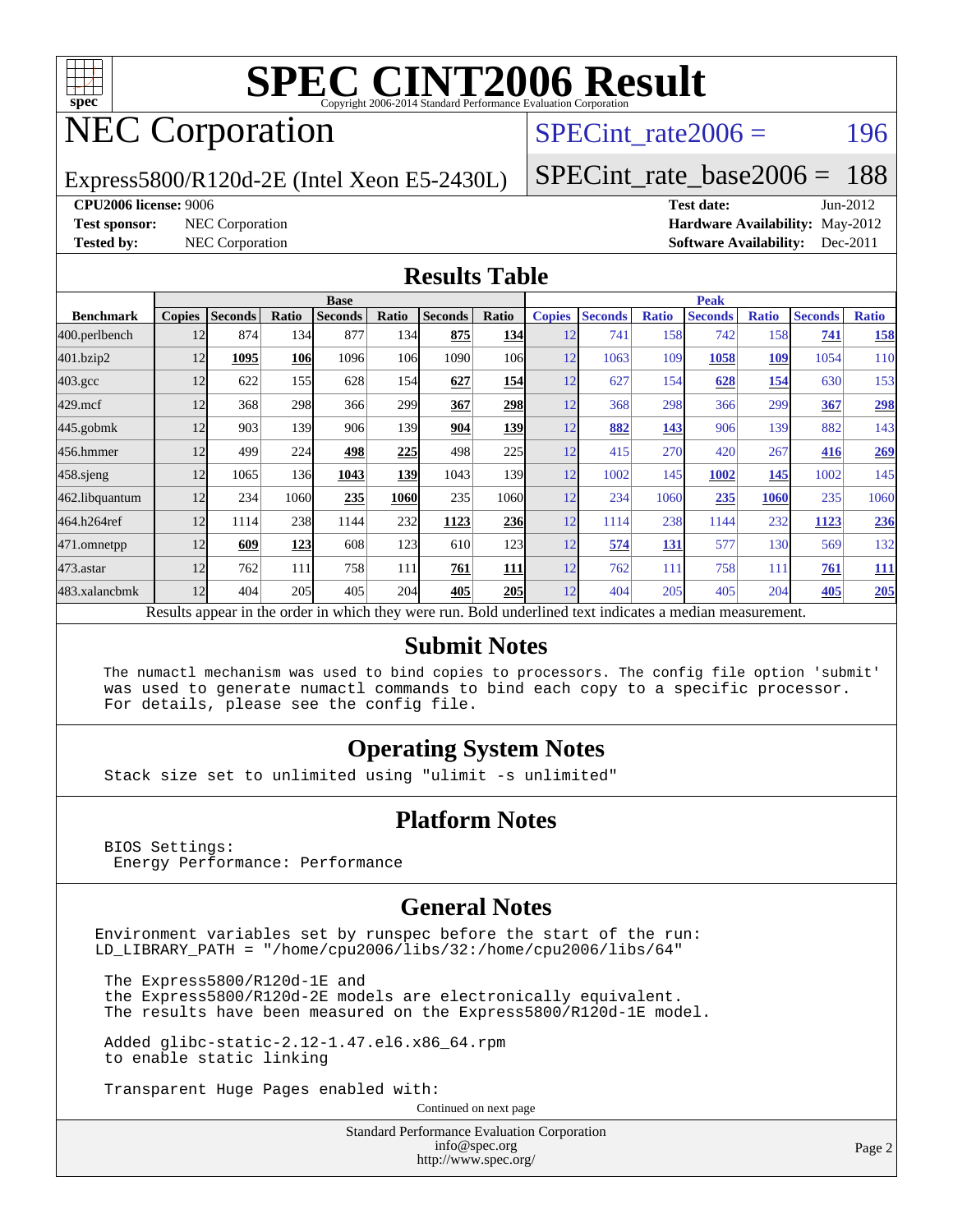

## NEC Corporation

SPECint rate $2006 = 196$ 

Express5800/R120d-2E (Intel Xeon E5-2430L)

[SPECint\\_rate\\_base2006 =](http://www.spec.org/auto/cpu2006/Docs/result-fields.html#SPECintratebase2006) 188

**[Test sponsor:](http://www.spec.org/auto/cpu2006/Docs/result-fields.html#Testsponsor)** NEC Corporation **[Hardware Availability:](http://www.spec.org/auto/cpu2006/Docs/result-fields.html#HardwareAvailability)** May-2012

**[CPU2006 license:](http://www.spec.org/auto/cpu2006/Docs/result-fields.html#CPU2006license)** 9006 **[Test date:](http://www.spec.org/auto/cpu2006/Docs/result-fields.html#Testdate)** Jun-2012 **[Tested by:](http://www.spec.org/auto/cpu2006/Docs/result-fields.html#Testedby)** NEC Corporation **[Software Availability:](http://www.spec.org/auto/cpu2006/Docs/result-fields.html#SoftwareAvailability)** Dec-2011

#### **[General Notes \(Continued\)](http://www.spec.org/auto/cpu2006/Docs/result-fields.html#GeneralNotes)**

 echo always > /sys/kernel/mm/redhat\_transparent\_hugepage/enabled Filesystem page cache cleared with: echo 1> /proc/sys/vm/drop\_caches runspec command invoked through numactl i.e.: numactl --interleave=all runspec <etc>

**[Base Compiler Invocation](http://www.spec.org/auto/cpu2006/Docs/result-fields.html#BaseCompilerInvocation)**

[C benchmarks](http://www.spec.org/auto/cpu2006/Docs/result-fields.html#Cbenchmarks): [icc -m32](http://www.spec.org/cpu2006/results/res2012q3/cpu2006-20120617-22947.flags.html#user_CCbase_intel_icc_5ff4a39e364c98233615fdd38438c6f2)

[C++ benchmarks:](http://www.spec.org/auto/cpu2006/Docs/result-fields.html#CXXbenchmarks) [icpc -m32](http://www.spec.org/cpu2006/results/res2012q3/cpu2006-20120617-22947.flags.html#user_CXXbase_intel_icpc_4e5a5ef1a53fd332b3c49e69c3330699)

### **[Base Portability Flags](http://www.spec.org/auto/cpu2006/Docs/result-fields.html#BasePortabilityFlags)**

 400.perlbench: [-DSPEC\\_CPU\\_LINUX\\_IA32](http://www.spec.org/cpu2006/results/res2012q3/cpu2006-20120617-22947.flags.html#b400.perlbench_baseCPORTABILITY_DSPEC_CPU_LINUX_IA32) 462.libquantum: [-DSPEC\\_CPU\\_LINUX](http://www.spec.org/cpu2006/results/res2012q3/cpu2006-20120617-22947.flags.html#b462.libquantum_baseCPORTABILITY_DSPEC_CPU_LINUX) 483.xalancbmk: [-DSPEC\\_CPU\\_LINUX](http://www.spec.org/cpu2006/results/res2012q3/cpu2006-20120617-22947.flags.html#b483.xalancbmk_baseCXXPORTABILITY_DSPEC_CPU_LINUX)

### **[Base Optimization Flags](http://www.spec.org/auto/cpu2006/Docs/result-fields.html#BaseOptimizationFlags)**

[C benchmarks](http://www.spec.org/auto/cpu2006/Docs/result-fields.html#Cbenchmarks): [-xSSE4.2](http://www.spec.org/cpu2006/results/res2012q3/cpu2006-20120617-22947.flags.html#user_CCbase_f-xSSE42_f91528193cf0b216347adb8b939d4107) [-ipo](http://www.spec.org/cpu2006/results/res2012q3/cpu2006-20120617-22947.flags.html#user_CCbase_f-ipo) [-O3](http://www.spec.org/cpu2006/results/res2012q3/cpu2006-20120617-22947.flags.html#user_CCbase_f-O3) [-no-prec-div](http://www.spec.org/cpu2006/results/res2012q3/cpu2006-20120617-22947.flags.html#user_CCbase_f-no-prec-div) [-opt-prefetch](http://www.spec.org/cpu2006/results/res2012q3/cpu2006-20120617-22947.flags.html#user_CCbase_f-opt-prefetch) [-opt-mem-layout-trans=3](http://www.spec.org/cpu2006/results/res2012q3/cpu2006-20120617-22947.flags.html#user_CCbase_f-opt-mem-layout-trans_a7b82ad4bd7abf52556d4961a2ae94d5)

[C++ benchmarks:](http://www.spec.org/auto/cpu2006/Docs/result-fields.html#CXXbenchmarks) [-xSSE4.2](http://www.spec.org/cpu2006/results/res2012q3/cpu2006-20120617-22947.flags.html#user_CXXbase_f-xSSE42_f91528193cf0b216347adb8b939d4107) [-ipo](http://www.spec.org/cpu2006/results/res2012q3/cpu2006-20120617-22947.flags.html#user_CXXbase_f-ipo) [-O3](http://www.spec.org/cpu2006/results/res2012q3/cpu2006-20120617-22947.flags.html#user_CXXbase_f-O3) [-no-prec-div](http://www.spec.org/cpu2006/results/res2012q3/cpu2006-20120617-22947.flags.html#user_CXXbase_f-no-prec-div) [-opt-prefetch](http://www.spec.org/cpu2006/results/res2012q3/cpu2006-20120617-22947.flags.html#user_CXXbase_f-opt-prefetch) [-opt-mem-layout-trans=3](http://www.spec.org/cpu2006/results/res2012q3/cpu2006-20120617-22947.flags.html#user_CXXbase_f-opt-mem-layout-trans_a7b82ad4bd7abf52556d4961a2ae94d5) [-Wl,-z,muldefs](http://www.spec.org/cpu2006/results/res2012q3/cpu2006-20120617-22947.flags.html#user_CXXbase_link_force_multiple1_74079c344b956b9658436fd1b6dd3a8a) [-L/opt/SmartHeap\\_8.1/lib -lsmartheap](http://www.spec.org/cpu2006/results/res2012q3/cpu2006-20120617-22947.flags.html#user_CXXbase_SmartHeap_d5ba4dfc9de25d3c657c7de7476e66c5)

### **[Base Other Flags](http://www.spec.org/auto/cpu2006/Docs/result-fields.html#BaseOtherFlags)**

[C benchmarks](http://www.spec.org/auto/cpu2006/Docs/result-fields.html#Cbenchmarks):

403.gcc: [-Dalloca=\\_alloca](http://www.spec.org/cpu2006/results/res2012q3/cpu2006-20120617-22947.flags.html#b403.gcc_baseEXTRA_CFLAGS_Dalloca_be3056838c12de2578596ca5467af7f3)

## **[Peak Compiler Invocation](http://www.spec.org/auto/cpu2006/Docs/result-fields.html#PeakCompilerInvocation)**

[C benchmarks \(except as noted below\)](http://www.spec.org/auto/cpu2006/Docs/result-fields.html#Cbenchmarksexceptasnotedbelow): [icc -m32](http://www.spec.org/cpu2006/results/res2012q3/cpu2006-20120617-22947.flags.html#user_CCpeak_intel_icc_5ff4a39e364c98233615fdd38438c6f2)

400.perlbench: [icc -m64](http://www.spec.org/cpu2006/results/res2012q3/cpu2006-20120617-22947.flags.html#user_peakCCLD400_perlbench_intel_icc_64bit_bda6cc9af1fdbb0edc3795bac97ada53)

Continued on next page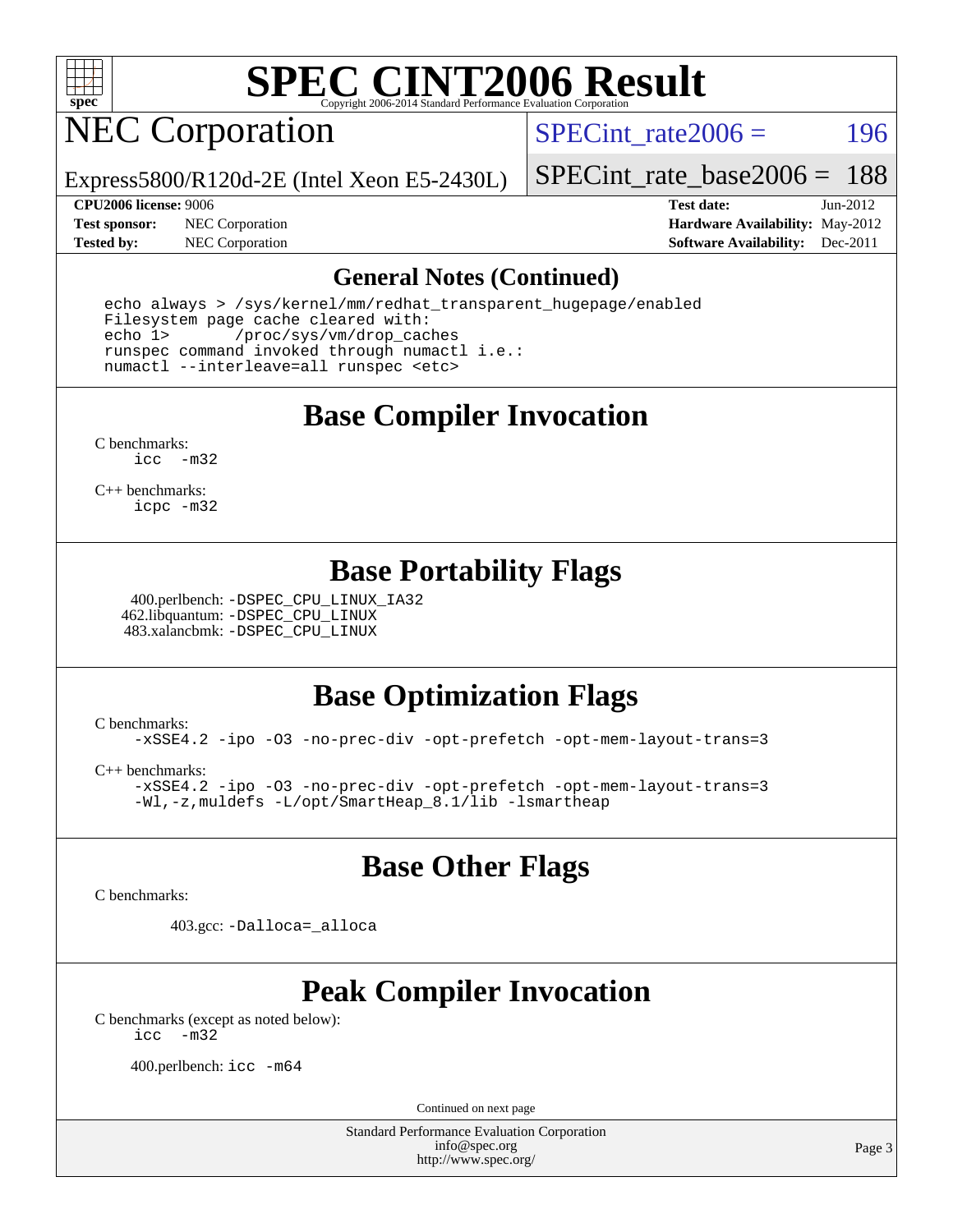

NEC Corporation

SPECint rate $2006 = 196$ 

[SPECint\\_rate\\_base2006 =](http://www.spec.org/auto/cpu2006/Docs/result-fields.html#SPECintratebase2006) 188

Express5800/R120d-2E (Intel Xeon E5-2430L)

**[Test sponsor:](http://www.spec.org/auto/cpu2006/Docs/result-fields.html#Testsponsor)** NEC Corporation **[Hardware Availability:](http://www.spec.org/auto/cpu2006/Docs/result-fields.html#HardwareAvailability)** May-2012

**[CPU2006 license:](http://www.spec.org/auto/cpu2006/Docs/result-fields.html#CPU2006license)** 9006 **[Test date:](http://www.spec.org/auto/cpu2006/Docs/result-fields.html#Testdate)** Jun-2012 **[Tested by:](http://www.spec.org/auto/cpu2006/Docs/result-fields.html#Testedby)** NEC Corporation **[Software Availability:](http://www.spec.org/auto/cpu2006/Docs/result-fields.html#SoftwareAvailability)** Dec-2011

## **[Peak Compiler Invocation \(Continued\)](http://www.spec.org/auto/cpu2006/Docs/result-fields.html#PeakCompilerInvocation)**

401.bzip2: [icc -m64](http://www.spec.org/cpu2006/results/res2012q3/cpu2006-20120617-22947.flags.html#user_peakCCLD401_bzip2_intel_icc_64bit_bda6cc9af1fdbb0edc3795bac97ada53)

456.hmmer: [icc -m64](http://www.spec.org/cpu2006/results/res2012q3/cpu2006-20120617-22947.flags.html#user_peakCCLD456_hmmer_intel_icc_64bit_bda6cc9af1fdbb0edc3795bac97ada53)

 $458 \text{.}$ sjeng: icc  $-\text{m64}$ 

[C++ benchmarks:](http://www.spec.org/auto/cpu2006/Docs/result-fields.html#CXXbenchmarks)

[icpc -m32](http://www.spec.org/cpu2006/results/res2012q3/cpu2006-20120617-22947.flags.html#user_CXXpeak_intel_icpc_4e5a5ef1a53fd332b3c49e69c3330699)

**[Peak Portability Flags](http://www.spec.org/auto/cpu2006/Docs/result-fields.html#PeakPortabilityFlags)**

 400.perlbench: [-DSPEC\\_CPU\\_LP64](http://www.spec.org/cpu2006/results/res2012q3/cpu2006-20120617-22947.flags.html#b400.perlbench_peakCPORTABILITY_DSPEC_CPU_LP64) [-DSPEC\\_CPU\\_LINUX\\_X64](http://www.spec.org/cpu2006/results/res2012q3/cpu2006-20120617-22947.flags.html#b400.perlbench_peakCPORTABILITY_DSPEC_CPU_LINUX_X64) 401.bzip2: [-DSPEC\\_CPU\\_LP64](http://www.spec.org/cpu2006/results/res2012q3/cpu2006-20120617-22947.flags.html#suite_peakCPORTABILITY401_bzip2_DSPEC_CPU_LP64) 456.hmmer: [-DSPEC\\_CPU\\_LP64](http://www.spec.org/cpu2006/results/res2012q3/cpu2006-20120617-22947.flags.html#suite_peakCPORTABILITY456_hmmer_DSPEC_CPU_LP64) 458.sjeng: [-DSPEC\\_CPU\\_LP64](http://www.spec.org/cpu2006/results/res2012q3/cpu2006-20120617-22947.flags.html#suite_peakCPORTABILITY458_sjeng_DSPEC_CPU_LP64) 462.libquantum: [-DSPEC\\_CPU\\_LINUX](http://www.spec.org/cpu2006/results/res2012q3/cpu2006-20120617-22947.flags.html#b462.libquantum_peakCPORTABILITY_DSPEC_CPU_LINUX) 483.xalancbmk: [-DSPEC\\_CPU\\_LINUX](http://www.spec.org/cpu2006/results/res2012q3/cpu2006-20120617-22947.flags.html#b483.xalancbmk_peakCXXPORTABILITY_DSPEC_CPU_LINUX)

## **[Peak Optimization Flags](http://www.spec.org/auto/cpu2006/Docs/result-fields.html#PeakOptimizationFlags)**

[C benchmarks](http://www.spec.org/auto/cpu2006/Docs/result-fields.html#Cbenchmarks):

 400.perlbench: [-xSSE4.2](http://www.spec.org/cpu2006/results/res2012q3/cpu2006-20120617-22947.flags.html#user_peakPASS2_CFLAGSPASS2_LDCFLAGS400_perlbench_f-xSSE42_f91528193cf0b216347adb8b939d4107)(pass 2) [-prof-gen](http://www.spec.org/cpu2006/results/res2012q3/cpu2006-20120617-22947.flags.html#user_peakPASS1_CFLAGSPASS1_LDCFLAGS400_perlbench_prof_gen_e43856698f6ca7b7e442dfd80e94a8fc)(pass 1) [-ipo](http://www.spec.org/cpu2006/results/res2012q3/cpu2006-20120617-22947.flags.html#user_peakPASS2_CFLAGSPASS2_LDCFLAGS400_perlbench_f-ipo)(pass 2) [-O3](http://www.spec.org/cpu2006/results/res2012q3/cpu2006-20120617-22947.flags.html#user_peakPASS2_CFLAGSPASS2_LDCFLAGS400_perlbench_f-O3)(pass 2) [-no-prec-div](http://www.spec.org/cpu2006/results/res2012q3/cpu2006-20120617-22947.flags.html#user_peakPASS2_CFLAGSPASS2_LDCFLAGS400_perlbench_f-no-prec-div)(pass 2) [-prof-use](http://www.spec.org/cpu2006/results/res2012q3/cpu2006-20120617-22947.flags.html#user_peakPASS2_CFLAGSPASS2_LDCFLAGS400_perlbench_prof_use_bccf7792157ff70d64e32fe3e1250b55)(pass 2) [-auto-ilp32](http://www.spec.org/cpu2006/results/res2012q3/cpu2006-20120617-22947.flags.html#user_peakCOPTIMIZE400_perlbench_f-auto-ilp32) 401.bzip2: [-xSSE4.2](http://www.spec.org/cpu2006/results/res2012q3/cpu2006-20120617-22947.flags.html#user_peakPASS2_CFLAGSPASS2_LDCFLAGS401_bzip2_f-xSSE42_f91528193cf0b216347adb8b939d4107)(pass 2) [-prof-gen](http://www.spec.org/cpu2006/results/res2012q3/cpu2006-20120617-22947.flags.html#user_peakPASS1_CFLAGSPASS1_LDCFLAGS401_bzip2_prof_gen_e43856698f6ca7b7e442dfd80e94a8fc)(pass 1) [-ipo](http://www.spec.org/cpu2006/results/res2012q3/cpu2006-20120617-22947.flags.html#user_peakPASS2_CFLAGSPASS2_LDCFLAGS401_bzip2_f-ipo)(pass 2) [-O3](http://www.spec.org/cpu2006/results/res2012q3/cpu2006-20120617-22947.flags.html#user_peakPASS2_CFLAGSPASS2_LDCFLAGS401_bzip2_f-O3)(pass 2) [-no-prec-div](http://www.spec.org/cpu2006/results/res2012q3/cpu2006-20120617-22947.flags.html#user_peakPASS2_CFLAGSPASS2_LDCFLAGS401_bzip2_f-no-prec-div)(pass 2) [-prof-use](http://www.spec.org/cpu2006/results/res2012q3/cpu2006-20120617-22947.flags.html#user_peakPASS2_CFLAGSPASS2_LDCFLAGS401_bzip2_prof_use_bccf7792157ff70d64e32fe3e1250b55)(pass 2) [-opt-prefetch](http://www.spec.org/cpu2006/results/res2012q3/cpu2006-20120617-22947.flags.html#user_peakCOPTIMIZE401_bzip2_f-opt-prefetch) [-auto-ilp32](http://www.spec.org/cpu2006/results/res2012q3/cpu2006-20120617-22947.flags.html#user_peakCOPTIMIZE401_bzip2_f-auto-ilp32) [-ansi-alias](http://www.spec.org/cpu2006/results/res2012q3/cpu2006-20120617-22947.flags.html#user_peakCOPTIMIZE401_bzip2_f-ansi-alias) 403.gcc: [-xSSE4.2](http://www.spec.org/cpu2006/results/res2012q3/cpu2006-20120617-22947.flags.html#user_peakCOPTIMIZE403_gcc_f-xSSE42_f91528193cf0b216347adb8b939d4107) [-ipo](http://www.spec.org/cpu2006/results/res2012q3/cpu2006-20120617-22947.flags.html#user_peakCOPTIMIZE403_gcc_f-ipo) [-O3](http://www.spec.org/cpu2006/results/res2012q3/cpu2006-20120617-22947.flags.html#user_peakCOPTIMIZE403_gcc_f-O3) [-no-prec-div](http://www.spec.org/cpu2006/results/res2012q3/cpu2006-20120617-22947.flags.html#user_peakCOPTIMIZE403_gcc_f-no-prec-div)  $429$ .mcf: basepeak = yes 445.gobmk: [-xSSE4.2](http://www.spec.org/cpu2006/results/res2012q3/cpu2006-20120617-22947.flags.html#user_peakPASS2_CFLAGSPASS2_LDCFLAGS445_gobmk_f-xSSE42_f91528193cf0b216347adb8b939d4107)(pass 2) [-prof-gen](http://www.spec.org/cpu2006/results/res2012q3/cpu2006-20120617-22947.flags.html#user_peakPASS1_CFLAGSPASS1_LDCFLAGS445_gobmk_prof_gen_e43856698f6ca7b7e442dfd80e94a8fc)(pass 1) [-prof-use](http://www.spec.org/cpu2006/results/res2012q3/cpu2006-20120617-22947.flags.html#user_peakPASS2_CFLAGSPASS2_LDCFLAGS445_gobmk_prof_use_bccf7792157ff70d64e32fe3e1250b55)(pass 2) [-ansi-alias](http://www.spec.org/cpu2006/results/res2012q3/cpu2006-20120617-22947.flags.html#user_peakCOPTIMIZE445_gobmk_f-ansi-alias) [-opt-mem-layout-trans=3](http://www.spec.org/cpu2006/results/res2012q3/cpu2006-20120617-22947.flags.html#user_peakCOPTIMIZE445_gobmk_f-opt-mem-layout-trans_a7b82ad4bd7abf52556d4961a2ae94d5) 456.hmmer: [-xSSE4.2](http://www.spec.org/cpu2006/results/res2012q3/cpu2006-20120617-22947.flags.html#user_peakCOPTIMIZE456_hmmer_f-xSSE42_f91528193cf0b216347adb8b939d4107) [-ipo](http://www.spec.org/cpu2006/results/res2012q3/cpu2006-20120617-22947.flags.html#user_peakCOPTIMIZE456_hmmer_f-ipo) [-O3](http://www.spec.org/cpu2006/results/res2012q3/cpu2006-20120617-22947.flags.html#user_peakCOPTIMIZE456_hmmer_f-O3) [-no-prec-div](http://www.spec.org/cpu2006/results/res2012q3/cpu2006-20120617-22947.flags.html#user_peakCOPTIMIZE456_hmmer_f-no-prec-div) [-unroll2](http://www.spec.org/cpu2006/results/res2012q3/cpu2006-20120617-22947.flags.html#user_peakCOPTIMIZE456_hmmer_f-unroll_784dae83bebfb236979b41d2422d7ec2) [-auto-ilp32](http://www.spec.org/cpu2006/results/res2012q3/cpu2006-20120617-22947.flags.html#user_peakCOPTIMIZE456_hmmer_f-auto-ilp32) 458.sjeng: [-xSSE4.2](http://www.spec.org/cpu2006/results/res2012q3/cpu2006-20120617-22947.flags.html#user_peakPASS2_CFLAGSPASS2_LDCFLAGS458_sjeng_f-xSSE42_f91528193cf0b216347adb8b939d4107)(pass 2) [-prof-gen](http://www.spec.org/cpu2006/results/res2012q3/cpu2006-20120617-22947.flags.html#user_peakPASS1_CFLAGSPASS1_LDCFLAGS458_sjeng_prof_gen_e43856698f6ca7b7e442dfd80e94a8fc)(pass 1) [-ipo](http://www.spec.org/cpu2006/results/res2012q3/cpu2006-20120617-22947.flags.html#user_peakPASS2_CFLAGSPASS2_LDCFLAGS458_sjeng_f-ipo)(pass 2) [-O3](http://www.spec.org/cpu2006/results/res2012q3/cpu2006-20120617-22947.flags.html#user_peakPASS2_CFLAGSPASS2_LDCFLAGS458_sjeng_f-O3)(pass 2) [-no-prec-div](http://www.spec.org/cpu2006/results/res2012q3/cpu2006-20120617-22947.flags.html#user_peakPASS2_CFLAGSPASS2_LDCFLAGS458_sjeng_f-no-prec-div)(pass 2) [-prof-use](http://www.spec.org/cpu2006/results/res2012q3/cpu2006-20120617-22947.flags.html#user_peakPASS2_CFLAGSPASS2_LDCFLAGS458_sjeng_prof_use_bccf7792157ff70d64e32fe3e1250b55)(pass 2) [-unroll4](http://www.spec.org/cpu2006/results/res2012q3/cpu2006-20120617-22947.flags.html#user_peakCOPTIMIZE458_sjeng_f-unroll_4e5e4ed65b7fd20bdcd365bec371b81f) [-auto-ilp32](http://www.spec.org/cpu2006/results/res2012q3/cpu2006-20120617-22947.flags.html#user_peakCOPTIMIZE458_sjeng_f-auto-ilp32) 462.libquantum: basepeak = yes

Continued on next page